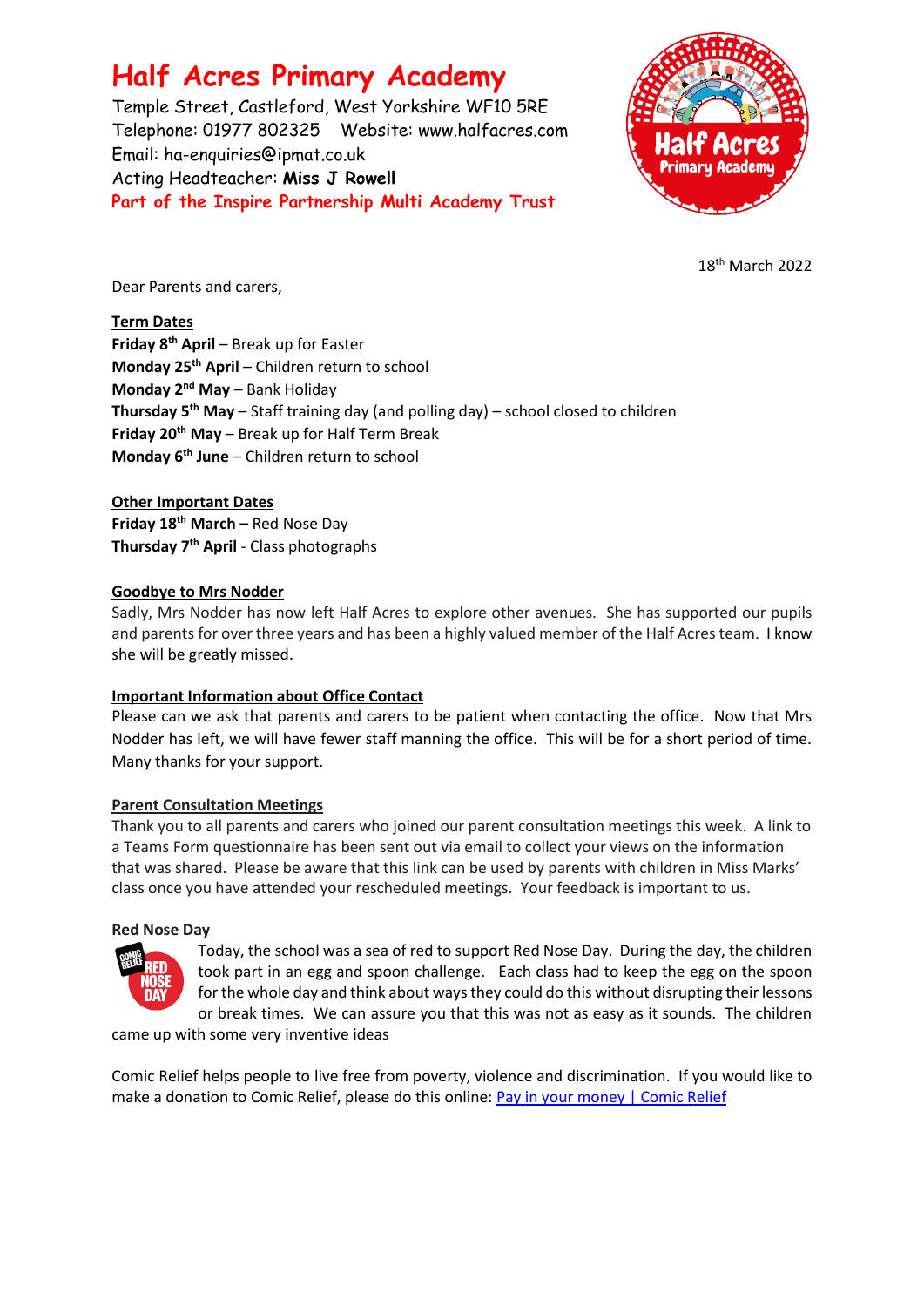#### **Reindeer Run**

To say thank you to Half Acres for the incredible amount raised from the Reindeer Run, the Mayor of Wakefield invited two pupils to represent the school at an exclusive presentation event on Wednesday 16<sup>th</sup> March at Wakefield Town Hall. During the event, the children spoke to the Mayor about raising the money and why it was so important. We would again like to thank everyone who made such generous contributions towards supporting the Prince of Wales Hospice in Pontefract. We know that this money will be life changing for people in the area.

#### **Improving Our Outdoors**

The School Council have been looking at how to improve outdoor provision for the children during break and lunch times. The children have come up with many great ideas, one of these is to ask families for donations of unwanted / spare books and toys that could be used during these times. We are currently looking for:

Books to set up an outdoor library

Any outdoor/playground games (large Jenga, snakes and ladders etc)

All donations will be gratefully received by class teachers. Thank you in advance!

## **Easter**

Please see the poster below for the design an Easter Egg competition. The closing date is  $1<sup>st</sup>$  April.

Before breaking up for Easter, we will be holding an Easter themed Chocolate Raffle on Friday 8<sup>th</sup> April within each class to raise money for our school. Tickets can be obtained from the class teacher from the week beginning the 28<sup>th</sup> March - 10p per ticket / 50p per strip.

Any donations of chocolate / Easter eggs will be gratefully received. Please can these be brought to the office by Wednesday 6<sup>th</sup> April in order for us to distribute these to the classes before the raffle takes place. Thank you for your support

#### **Attendance**

Attendance and punctuality are essential for your child to make the most of their learning. The children are encouraged to have 100% attendance, and aim for a minimum of 97% over the Academic year. We also expect pupils to arrive at school by 9am each morning – thank you for your support **with this.**

Class % Attendance this Week Nursery am 92.17% Nursery pm 78.67% YRM 94.74% YRN 94.00% 1K 85.56% 1W 97.69% 2C 92.28% 2S 94.07% 3AB 97.14% 3M 96.70% 4Mc 97.26% 5BW 94.31%  $\frac{5R}{99.29\%}$ 6O 98.00% Whole School 95.15%

We are pleased to share the weekly attendance for each class: